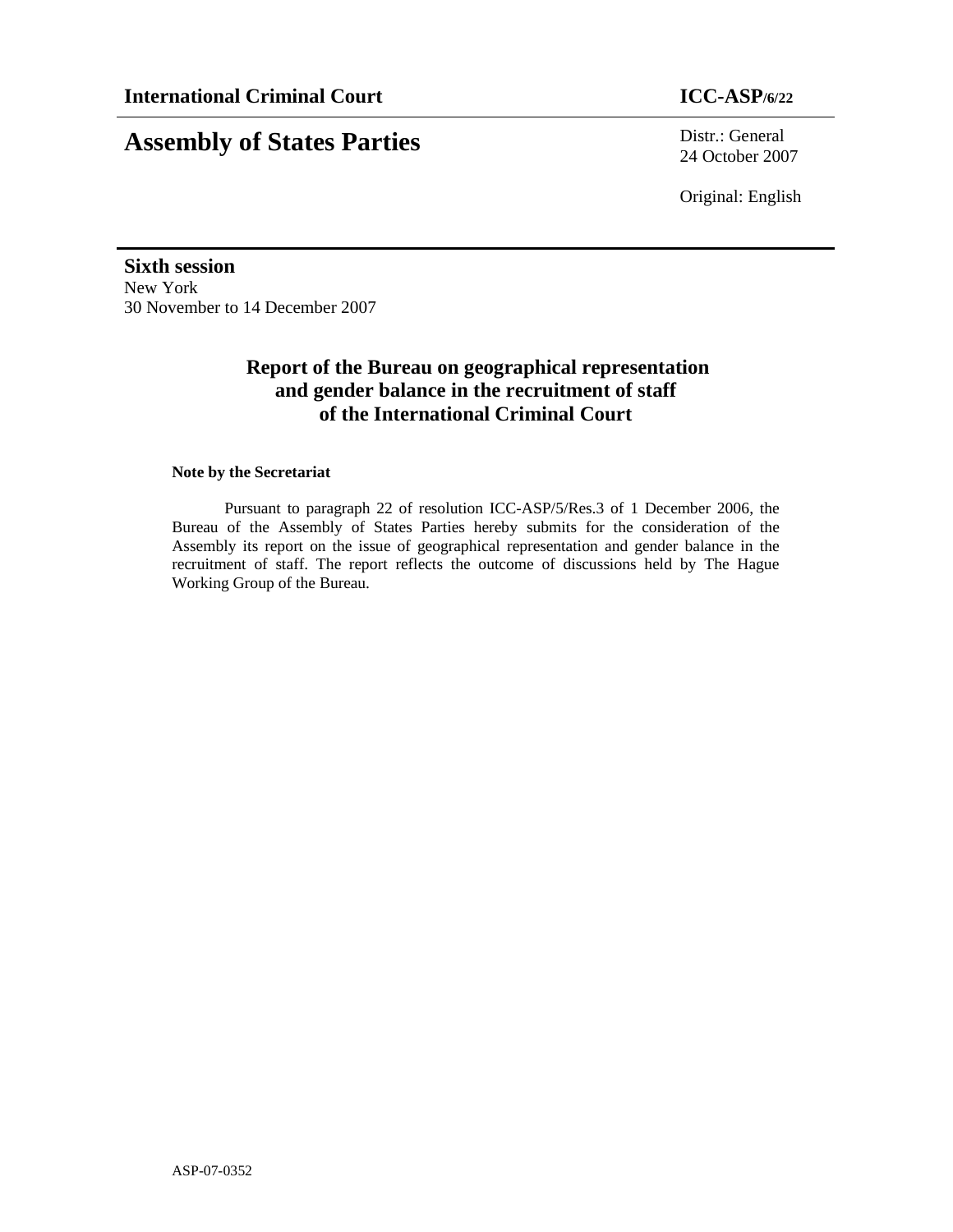# **Report of the Bureau on geographical representation and gender balance in the recruitment of staff of the International Criminal Court**

# **Contents**

*Paragraphs Page* 

| Part I         |       |                                                                                                                                            |          |                |
|----------------|-------|--------------------------------------------------------------------------------------------------------------------------------------------|----------|----------------|
|                |       |                                                                                                                                            | $1 - 14$ | $\overline{4}$ |
| А.             |       |                                                                                                                                            | $1 - 7$  | $\overline{4}$ |
| B.             |       |                                                                                                                                            | 8-14     | 6              |
| Part II        |       |                                                                                                                                            |          |                |
|                | 15-22 | 7                                                                                                                                          |          |                |
| А.             |       |                                                                                                                                            |          | 7              |
| Part III       |       |                                                                                                                                            |          |                |
|                | 23-34 | 9                                                                                                                                          |          |                |
| $\mathsf{A}$ . |       |                                                                                                                                            |          | 9              |
| Part IV        |       |                                                                                                                                            |          |                |
|                | 35-46 | 12                                                                                                                                         |          |                |
| А.             |       |                                                                                                                                            | 35-36    | 12             |
| Β.             |       |                                                                                                                                            |          | 12             |
| Part V         |       |                                                                                                                                            |          |                |
|                |       |                                                                                                                                            |          | 14             |
| А.             |       |                                                                                                                                            | 47-51    | 14             |
| B.             |       |                                                                                                                                            | $52-60$  | 15             |
|                | 1.    |                                                                                                                                            | 52-56    | 15             |
|                | 2.    | Other views received from delegations not represented in The                                                                               | 57-60    | 16             |
| Annexes*       |       |                                                                                                                                            |          |                |
|                | I.    | Paper by the facilitator, Ambassador Kalimi Mugambi Mworia                                                                                 |          | 17             |
|                | H.    |                                                                                                                                            |          | 18             |
|                |       |                                                                                                                                            |          | 20             |
|                |       | IV. Series of charts showing situation as at 1 October 2007                                                                                |          |                |
|                |       | V. Geographical representation by region (established Professional<br>posts excluding elected officials and language staff) – Situation as |          |                |
|                |       |                                                                                                                                            |          |                |
|                |       |                                                                                                                                            |          |                |

-

<sup>∗</sup> Annexes IV-XIII will be issued as an addendum to this report.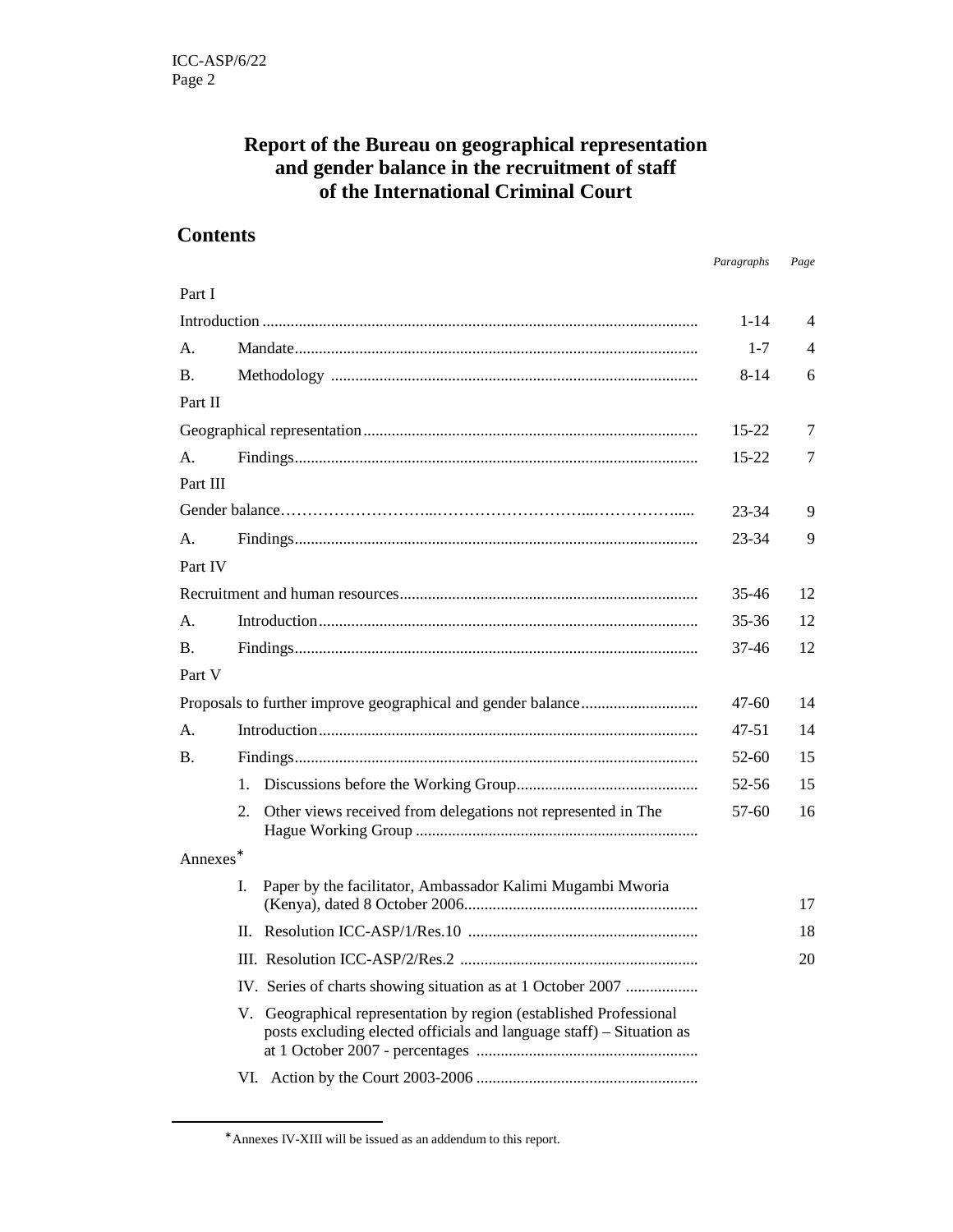|    |     | VII. Geographical representation by region (established Professional<br>posts excluding elected officials and language staff) - Situation |
|----|-----|-------------------------------------------------------------------------------------------------------------------------------------------|
|    |     | VIII. Number of non-States Parties (established Professional posts<br>excluding elected officials) - Situation as at 1 May 2007           |
|    | IX. |                                                                                                                                           |
| Χ. |     | Geographical representation and gender balance - ICC                                                                                      |
|    | XI. | Gender comparison between applicants and staff excluding<br>elected officials (established Professional posts) - Situation as             |
|    |     | XII. ICC and Geographical Representation among Staff - Research<br>on Alternative Systems Regarding 'Desirable Ranges'                    |
|    |     | XIII. Communications received from a State Party not represented in                                                                       |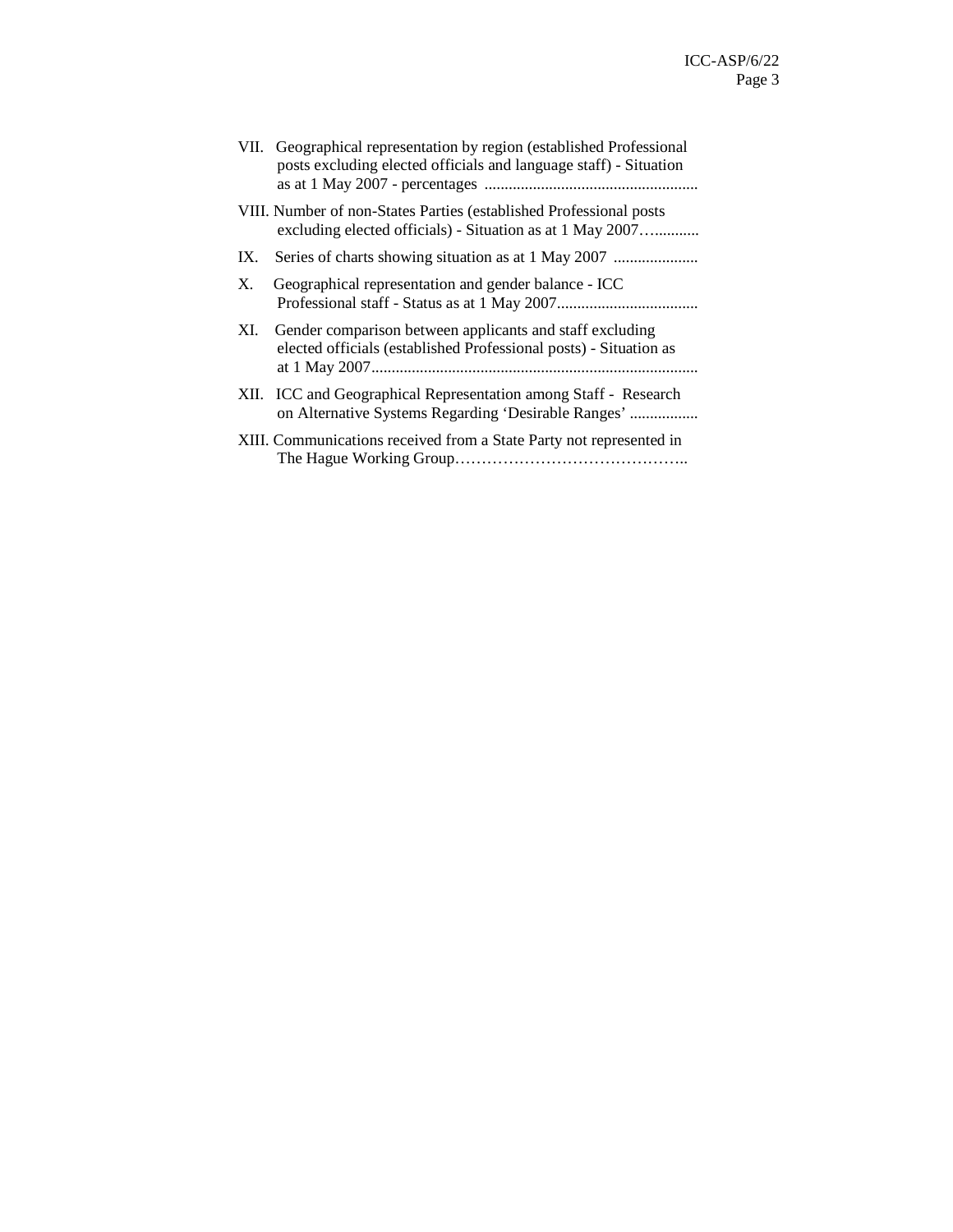# **Part I Introduction**

# **A. Mandate**

1. On 3 December 2005, the Assembly of States Parties adopted resolution ICC-ASP/4/Res.4, of which paragraph 23 provides as follows:

"*The Assembly of States Parties,* 

 $[\ldots]$ 

*Decides* to invite the Bureau, in consultation with the Court, to submit proposals to improve equitable geographical representation and gender balance in the recruitment of staff members, to the Assembly in advance of its fifth session."

2. On 14 February 2006, the Bureau of the Assembly decided to mandate The Hague Working Group ("the Working Group") to consider the issue of equitable geographical representation and gender balance in the recruitment of International Criminal Court staff members. Subsequently, the Bureau designated Ambassador Kalimi Mugambi Mworia (Kenya) as facilitator on the issue. The facilitator initiated a dialogue with the Court and several non-governmental organizations and submitted to the Working Group an informal paper containing some proposals on the matter. In this regard, reference is made to the informal paper submitted by the former facilitator, dated 8 October 2006 (see annex I).

3. In October 2006, the Working Group requested the Court to provide more detailed information on the status of equitable geographical representation and gender balance in the recruitment of staff members, as well as an indication of the steps taken by the Court to improve the current situation.

4. At its fifth session, in November/December 2006, the Assembly welcomed the dialogue initiated between the Court and the Bureau and requested the Bureau to take forward its work and present a detailed report to the sixth session of the Assembly on the status thereof, including, if necessary, any proposals to further improve geographical and gender balance in the recruitment process.<sup>1</sup>

5. The terms of reference for The Hague Working Group pursuant to resolution ICC-ASP/5/Res.3 are as follows:

*"The Assembly of States Parties,* 

 $[\ldots]$ 

-

*Welcomes* in this regard the dialogue initiated between the Court and the Bureau of the Assembly of States Parties with regard to ensuring equitable geographical representation and gender balance in the recruitment of staff members, and requests the Bureau to take forward its work and present a detailed report to the sixth session of the Assembly of States Parties on the issue thereof, including, if necessary, any proposals to further improve geographical and gender balance in the recruitment process."

<sup>1</sup> ICC-ASP/5/Res.3, paragraph 22.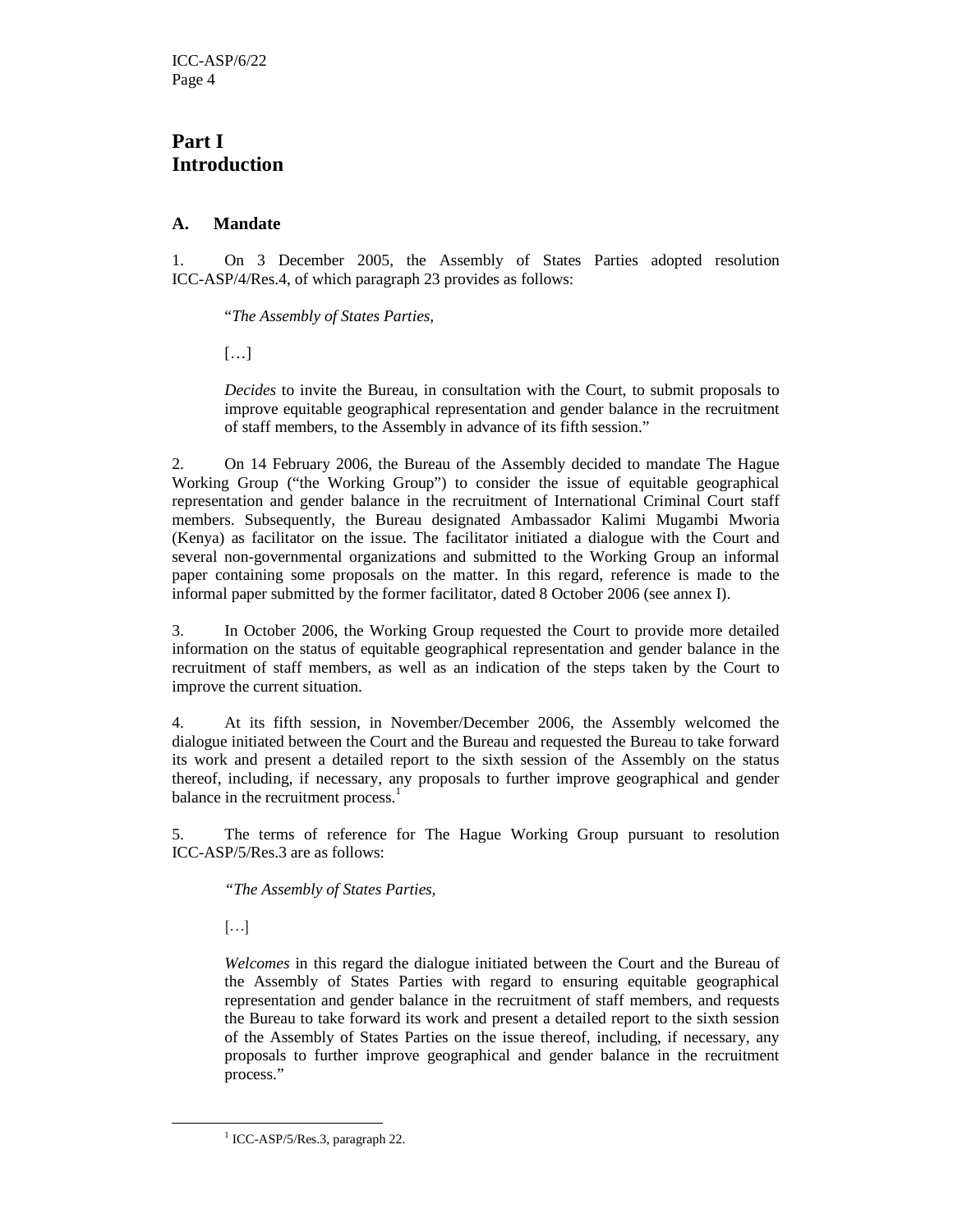6. At its fourth meeting, held on 1 February 2007, the Bureau appointed Ambassador Mirjam Blaak (Uganda) to facilitate this issue before the Working Group based in The Hague.

7. At its first meeting, held on 18 April 2007 to discuss the terms of the renewed mandate, the Working Group agreed that it would initially concentrate on establishing in the first stage of its discussion the current status of equitable geographical representation and gender balance within the existing United Nations model applied by the Court and would identify underlying trends and deficiencies that may require specific recommendations to improve the situation. The Working Group agreed that, at a later stage in its discussions, it might be necessary to examine the suitability of the model that was adopted by the Assembly at its first session.<sup>2</sup>

**Recruitment principles outlined in the Rome Statute and by the Assembly of States Parties** 

## **Article 44, paragraph 2**

In the employment of staff, the Prosecutor and the Registrar shall ensure the highest standards of efficiency, competency and integrity, and shall have regard, mutatis mutandis, to the criteria set forth in article 36, paragraph 8.

## **Article 36, paragraph 8**

(a) The States Parties shall, in the selection of judges, take into account the need, within the membership of the Court, for:

- (i) The representation of the principal legal systems of the world;
- (ii) Equitable geographical representation; and
- (iii) A fair representation of female and male judges.

(b) States Parties shall also take into account the need to include judges with legal expertise on specific issues, including, but not limited to, violence against women or children.

**ICC-ASP/1/Res.10** (*Adopted at the 3rd plenary meeting on 9 September 2002, by consensus)<sup>3</sup>*

# **Selection of the staff of the International Criminal Court**

*The Assembly of States Parties,* 

 $[\dots]$ 

-

*Desiring* to set interim guidelines for the application of these principles during the transitional period of the establishment of the Court, *Decides* that the guidelines contained in the annex to the present resolution shall be applied in the selection and appointment of the staff of the Court until the Staff Regulations are adopted in accordance with the Statute [...]

 $2$  See part V of the report.

<sup>&</sup>lt;sup>3</sup> Reproduced in annex II.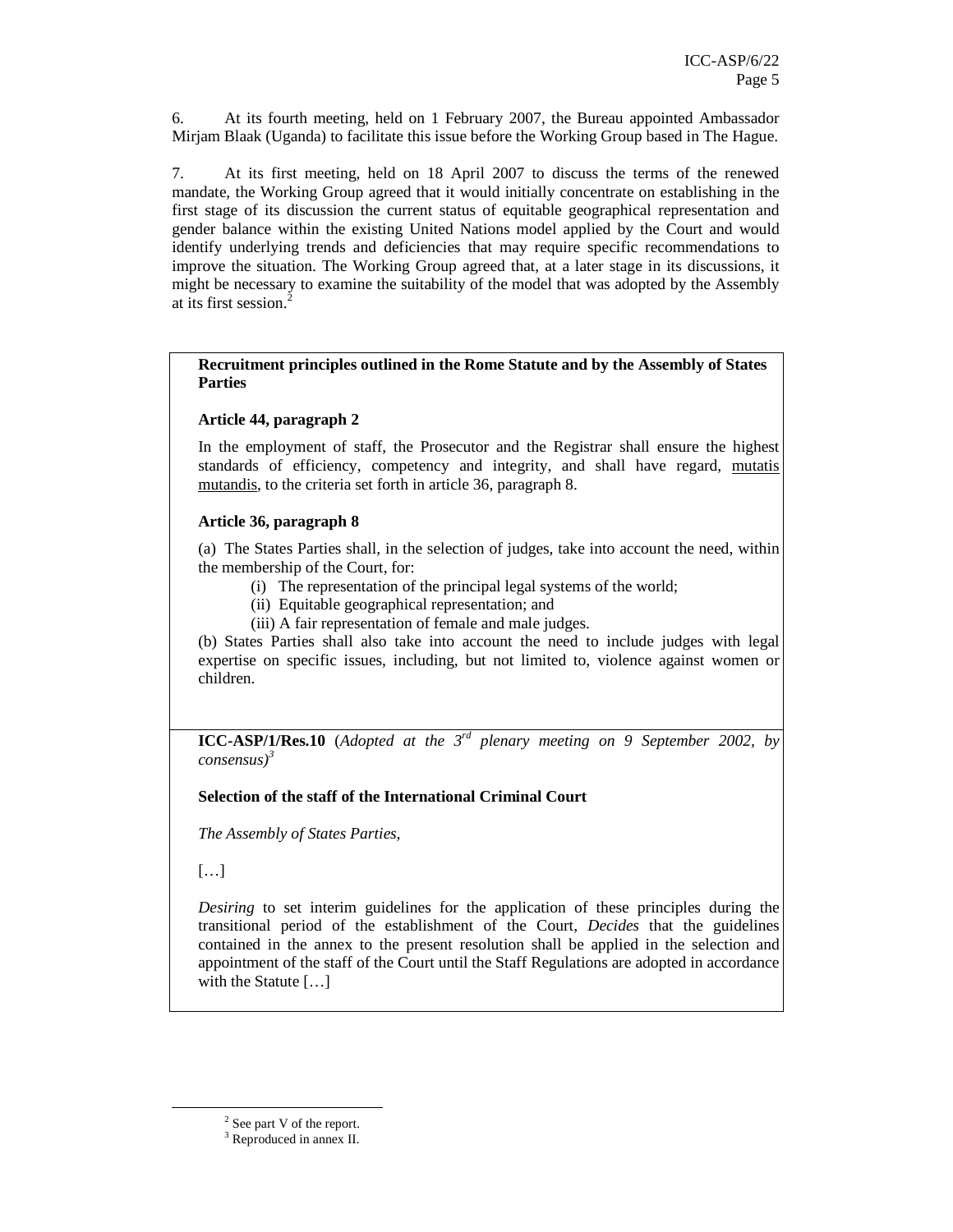4. **Geographical representation**. For established (i.e., budgeted) posts, and in the case of appointments of at least 12 months duration, the selection of staff in the Professional category shall be guided in principle by a system of desirable ranges based on that of the United Nations. Nationals from States Parties and from those States having engaged in the process of ratification of or accession to the Statute should have adequate representation on the staff of the Court; however, applications from nationals from non-States Parties may also be considered.

 **Resolution ICC-ASP/2/Res.2** *(Adopted at the 5th plenary meeting on 12 September 2003, by consensus)<sup>4</sup>*

# **Staff regulations for the International Criminal Court**

 1. *Approves* the Staff Regulations for the International Criminal Court, which are contained in the annex to the present resolution;

 2. *Decides* that its resolution ICC-ASP/1/Res.10, which is annexed to the Staff Regulations shall continue to apply as an integral part of the Staff Regulations.

# **B. Methodology**

8. The facilitator initiated discussions with all organs of the Court (Office of the Prosecutor, Registry, Presidency and Judiciary) at various levels, and liaised closely with the Human Resources Section which provided substantial technical information to the Working Group. At all times relevant Court officials have been cooperative in providing the Working Group with requested information and demonstrated throughout an open and co-operative attitude during the discussions which were held in the period March to September 2007. The contributions from the staff members of the Court were factual only. The facilitator expresses her personal gratitude and also that of the members of the Working Group for the considerable assistance shown by the Court.

9. In the course of its deliberations the Working Group consulted several nongovernmental organizations, which have carried out research on the topic of geographical representation and gender balance, such as the Coalition for the International Criminal Court and the Women's Initiative for Gender Justice.

10. With the approval of the President of the Assembly and the Working Group, the facilitator participated in two briefing sessions held in Brussels and New York, respectively, in order to brief Embassies not represented within the Working Group about the ongoing consultations and to achieve a greater transparency and openness in the progress of this issue and to invite their comments and views.

11. Noting the fact that information and charts on geographical representation and gender balance are not static and require regular adjustment due to the continuous turnover and recruitment of staff members, the Working Group decided to use the data prepared by the Human Resources Section of the Court as at 1 May 2007 for the purposes of its discussions and the subsequent preparation of this report. This date was used as a cut off point for the determination by the Working Group of the Court's application and compliance with the present United Nations model, as applied pursuant to Assembly resolutions ICC-ASP/1/Res.10 and ICC-ASP/2/Res.2.

-

<sup>4</sup> Reproduced in annex III.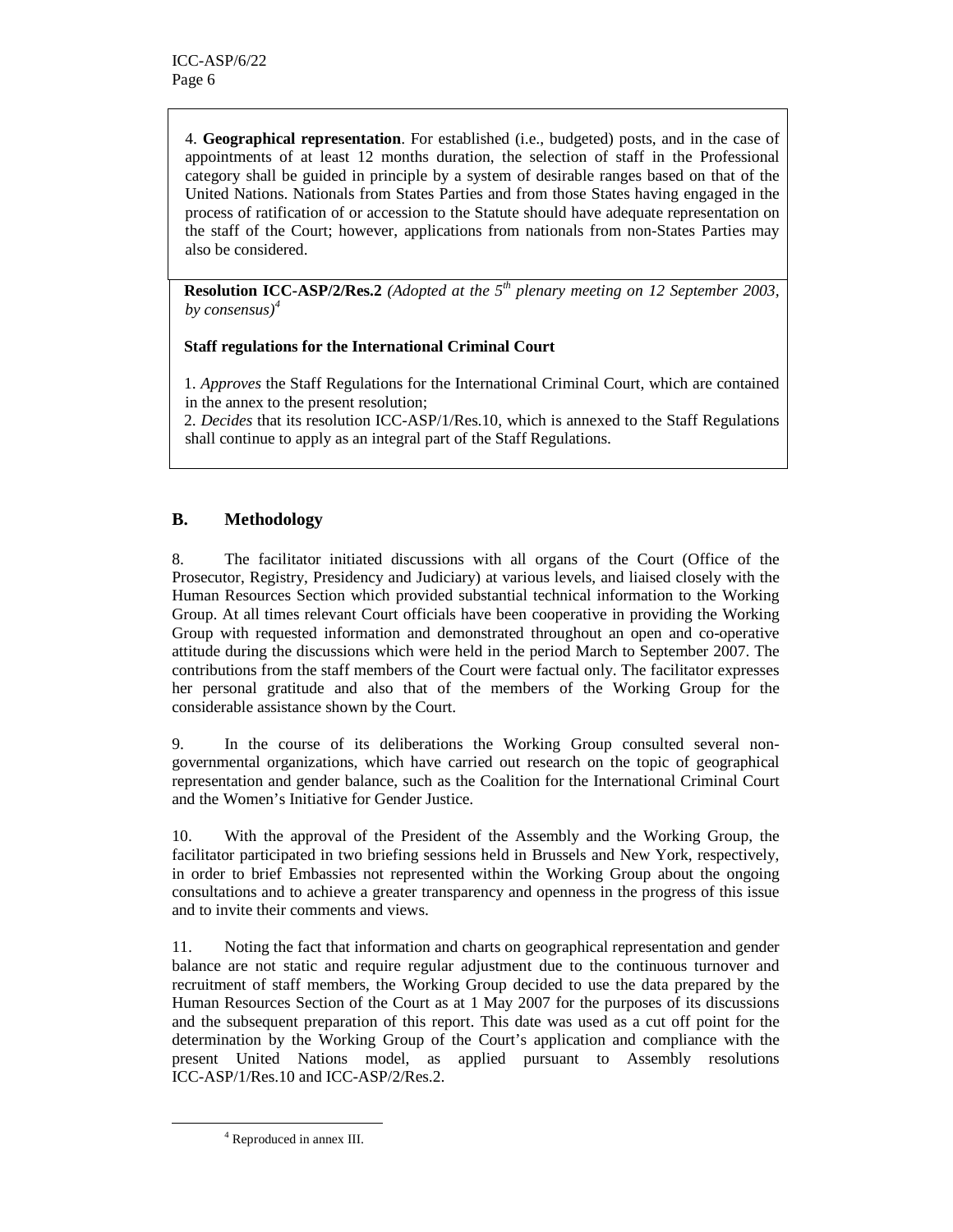12. Notwithstanding the foregoing, the present report includes a series of charts on geographical representation and gender balance updated as at 1 October 2007 (annex IV). The information provided in these charts is indicative of the dynamic nature of the recruitment of staff members in relation to geographical representation and gender balance.

13. Japan's accession to the Rome Statute took effect on 1 October 2007, and thus it will become the single largest financial contributor to the Court. The accession will in due course have considerable impact on the "desirable ranges" currently applied pursuant to the United Nations model and consequently also on the accuracy of the statistics as reflected in the charts provided to the Working Group as at 1 May 2007. Japan's accession changes the status quo considerably and does not only affect the Asian region but also all other regional groups. Upon request by the Working Group, the Court prepared new charts anticipating the status of geographical representation after Japan's accession to the Rome Statute (see annex V), as at 1 October 2007).

14. The efforts undertaken by the Court since 2003 are reflected in annex VI.

# **Part II Geographical representation**

# **A. Findings**

-

15. In accordance with resolution ICC-ASP/1/Res.10, the Court's selection of staff in the Professional category is guided by a system of desirable ranges based on that of the United Nations. The desirable ranges, or in other words percentages, are calculated by considering three factors: the total number of States Parties, a State's financial contribution to the budget and its population size. These factors are attributed with weights that determine the final outcome. At present, substantial weight is given to membership (40%), which is equal for each State Party, the greatest importance is given to the State's contribution (55%) and the final 5% is determined according to the population size of the country (United Nations model 40-55-5).

16. Out of the total of 468 established posts at the International Criminal Court, 203 are professional positions. Equitable geographical representation only applies to professional positions, excluding General Service staff<sup>5</sup>, language staff and  $GTA$ <sup>6</sup>. Due to the relatively small number of professional staff at the Court, statistics about the composition of staff show considerable change due to small numbers of actual staff joining or leaving the Court.

17. The number of staff subject to geographical representation assessment as at 1 May 2007 can be summarized as follows (for a more detailed overview see annex VII):

- 18.14% for the group of African States; target 13.09%, 14 above;
- 6.37% for the group of Asian States; target 7.69%, 4 below;
- 7.84% for the group of Eastern European States; target 7.32%, 1 above;

<sup>&</sup>lt;sup>5</sup> At the 14th meeting of the Working Group, on 10 September, a representative of the Court clarified that the General Service staff were not taken into consideration in determining desirable ranges, since they are usually nationals of the host State, and fall under a different salary structure from professional staff.

<sup>&</sup>lt;sup>6</sup> The Human Resources section indicated that GTA refers to the nature of funding and should not be confused with contractual status of staff members. GTA funds may be used to create temporary posts, against which recruitment may be of a fixed-term period of limited duration, contingent upon availability of funds and need of service. Staff recruited on GTA funds must endure full selection process in order to be selected against a regular budgeted post.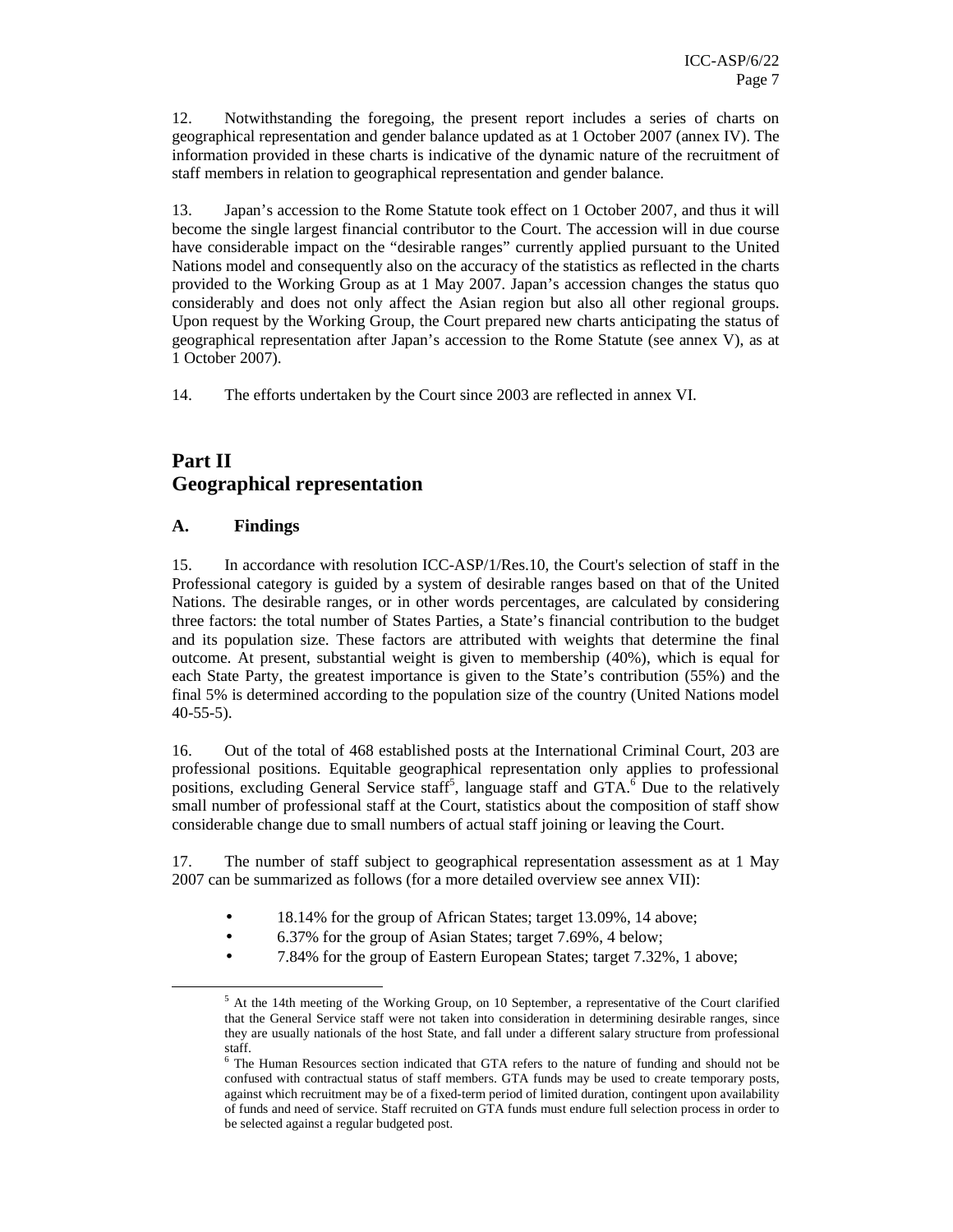- 11.27% for the group of Latin American and Caribbean States; target 14.15%, 8 below;
- 56.37% for the group of Western European and other States; target 57.74%, 4 below.

18. In light of the above statistics, some delegations noted that their general impression had been very different from the actual figures. This ambiguity was considered to be due to a possible confusion arising between the number of elected officials and recruited staff members. The Working Group reiterated that its mandate did not include consideration of elected officials in terms of geographical representation and gender balance.

19. In considering the technical information provided by the Court, the Human Resources Section stated that the tables did reflect staff members recruited from non-States Parties. Information on the number of staff recruited from non-States Parties is reflected in annex VIII, as at 1 May 2007. The Working Group noted that although recruitment of staff from non-States Parties is considered an exception to the United Nations model of desirable ranges, it was not limited in number by any of the relevant resolutions adopted by the Assembly.

20. Notwithstanding the numbers of staff representing specific regional groups, the Working Group observed that a number of countries within the groups are currently underrepresented in the Court's professional staff. Many States Parties to the Rome Statute - are not represented at all (see annex IX).

21. Furthermore, the Working Group found that, as indicated in annex X, some regional groups are currently under-represented across the senior recruited positions in the Court's staff (P-4 and above).

# **Conclusion**

22. The actual findings of the Working Group based on data received from the Human Resources Section as at l May 2007 suggest that the Court is not very far off its target in achieving compliance with the United Nations model as applied by the Court, so far as the regional groups are concerned. Nevertheless, certain countries within the groups are currently under-represented and certain regional groups do not have sufficient representation in the senior level positions.

# *Recommendations to the Court*

# **Recommendation 1**

That the Court should continue to adhere to the principle of recruiting the bestqualified candidates as provided for in article 44, paragraph 2, of the Statute.

# **Recommendation 2**

That the Court should endeavour to achieve adequate representation of nationals from States Parties on its staff at all levels.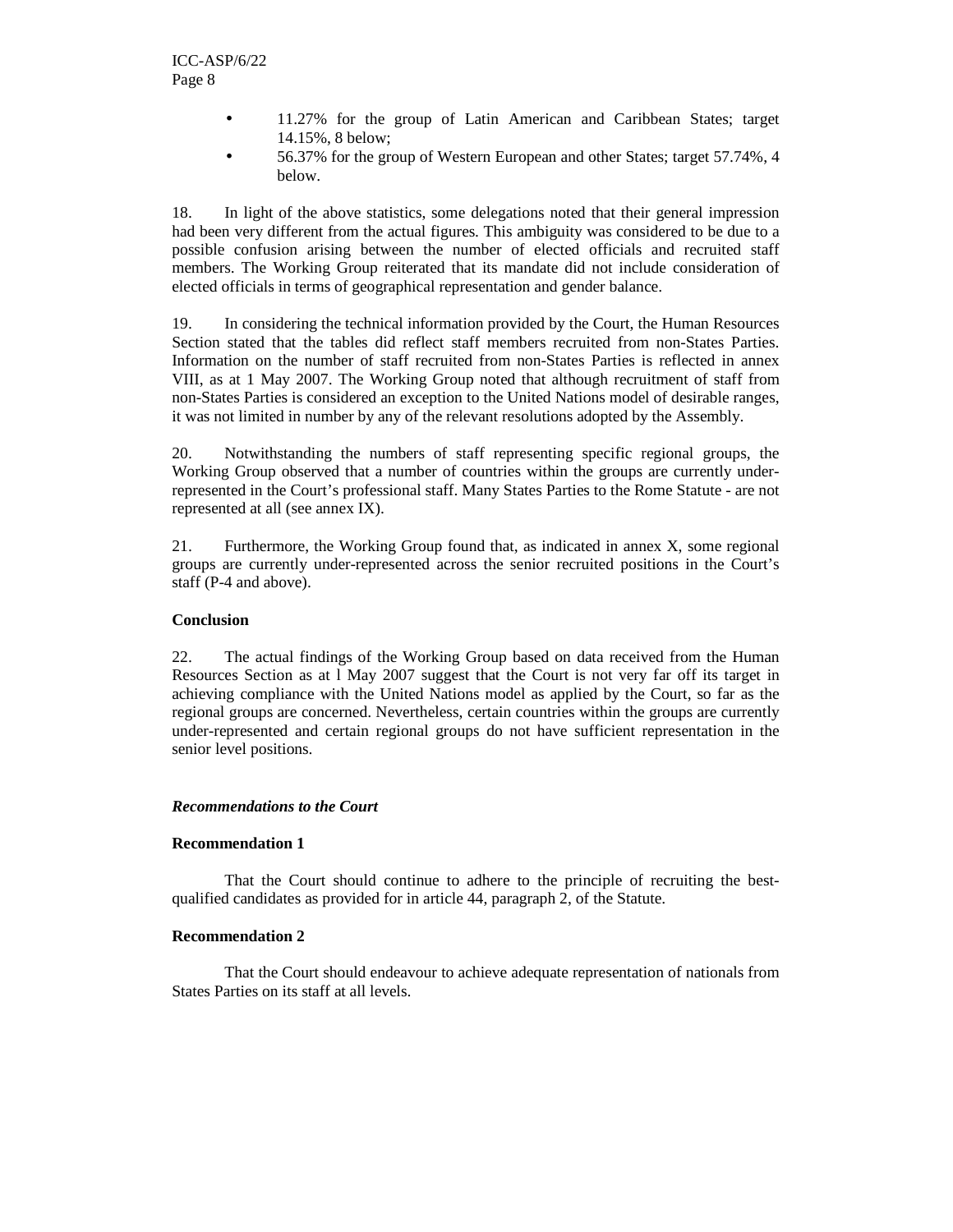## **Recommendation 3**

That the Court should endeavour to achieve adequate representation of regional groups, across all levels of seniority on its staff.

### **Recommendation 4**

That without prejudice to any future discussions on the suitability (or otherwise) of the United Nations model as applied by the Court, the Working Group invite the Court to continue to identify ways to improve equitable geographical representation within the existing United Nations model, since the basic indicators show there are no major imbalances.

## *Recommendation to the Assembly*

## **Recommendation 5**

That the Assembly consider establishing a limit on the recruitment of non-States Parties' nationals.

# **Part III Gender Balance**

# **A. Findings**

23. The Working Group spent considerable time discussing the gender balance based on the facts and figures provided by the Court as well as presentations made to the Working Group by Court staff and the Women's Initiative for Gender Justice, which have proven to be very useful.

24. The Working Group noted that the number of staff on established posts is 468, of which 43.70% is female and 56.30% male (see annex XI). Based on 1 May 2007 figures, as provided by the Human Resources Section, the chart below provides clarification of the gender breakdown at each level of professional posts:

| <b>Professional level</b> | No. of posts at this<br>level | Female   | <b>Male</b> |
|---------------------------|-------------------------------|----------|-------------|
| $D-1$                     | 5                             | 1(20%)   | $4(80\%)$   |
|                           |                               |          |             |
| $P-5$                     | 20                            | 6(30%)   | 14 (70%)    |
|                           |                               |          |             |
| $P-4$                     | 33                            | 14 (42%) | 19 (58%)    |
|                           |                               |          |             |
| $P-3$                     | 59                            | 20 (34%) | 39 (66%)    |
|                           |                               |          |             |
| $P-2$                     | 73                            | 31 (42%) | 42 (58%)    |
|                           |                               |          |             |
| $P-1$                     | 13                            | 9(69%)   | 4(31%)      |
|                           |                               |          |             |
| <b>TOTAL</b>              | 203                           | 81 (40%) | 122 (60%)   |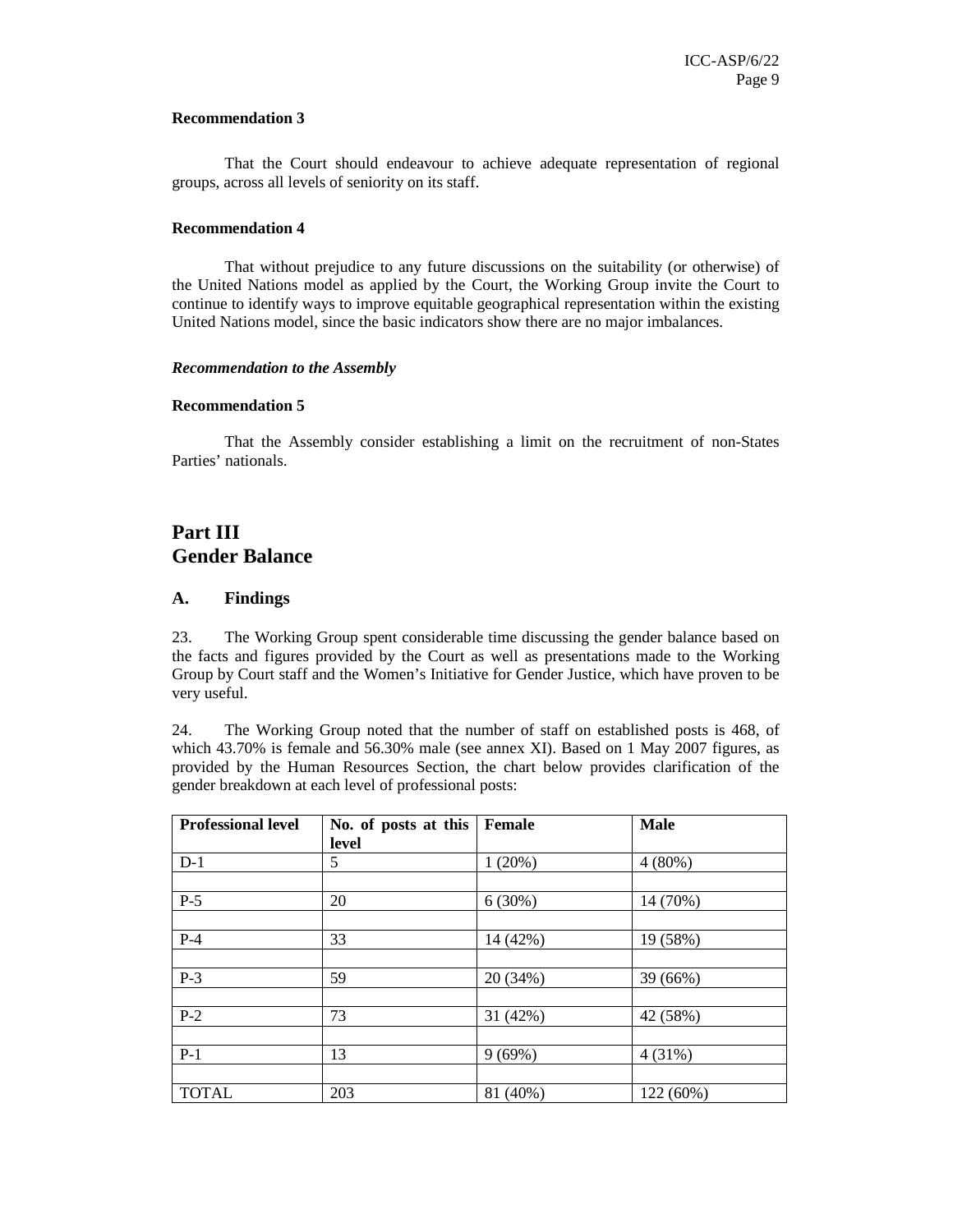25. Due to the relatively small number of professional staff employed by the Court, actual staff joining or leaving the Court can considerably change the statistics on the composition of staff.

26. In 2006 there was a 12% gap between males (56%) and females (44%) in the appointment to professional posts across the Court. Figures as at 1 May 2007 indicate that the gap between female and male appointments to professional posts has further widened to 20% (40% female and 60% male)*.* The Working Group found that this continuing trend shows that no progress is being made to close the gender gap.

27. There is a significant gender imbalance in favour of male staff at every professional level, except for the P-1 level where there are more female than male staff appointed. The imbalance is most obvious in the two most senior levels of D-1 and P-5. The smallest gap between male and female staff is 18% (P-4 and P-2); the largest gap is 60% (D-1).

28. The Working Group found that most female staff are concentrated in lower level professional posts (P-1 to P-3) and this may result in them having less opportunity to participate and influence the fora and structures where crucial decisions are made on a day-today basis regarding the substantive work of the Court.

29. During the Working Group meetings, it was noted that the Court is already establishing a 5 and 10-year plan which seeks to address gender equity and gender competence at the Court. A suggestion was made by the Women's Initiative for Gender Justice for the consideration of a multi-year plan that would encourage a pro-active role from the Court and provide a common framework for the activities of the three organs in this area (in line with the "One-Court" principle which was articulated in the Strategic Plan); provide direction and specific objectives to guide the Court in its employment practice, and encourage the Court to further develop strategies to implement its objectives. The Women's Initiative for Gender Justice recommended that a multi-year plan would identify indicators and markers at specific stages towards achieving gender and geographical representation, which require a cohesive, integrated plan by the Court to be implemented across all organs and related bodies, including the Trust Fund for Victims and the Secretariat of the Assembly.

30. Additionally, the Women's Initiative for Gender Justice suggested to the Working Group that the three organs of the Court establish time-specific "placement goals" for the next three years for hiring females and staff from under-represented countries and regions**.** It was explained by the Women's Initiative for Gender Justice that placement goals are not quotas, but serve as reasonably attainable objectives or targets that are used to measure progress towards achieving equal employment opportunity, and enable the Court to identify "problem areas" resulting in disparities in relation to the appointment, promotion or attrition of females or staff from under-represented countries.

31. The Working Group took note of the figures as at 1 October 2007 which related to applicants by region (annex IV) and observed that some regions reflected greater imbalances in the ratio of the applications received from male and female candidates than from other regions (for example, 826 female and 2921 male applicants from the African region vs. 2354 female and 2506 male applicants from the group of Western European and other States). To address these imbalances the Working Group suggested that the Court intensify its efforts through greater use of existing outreach and external relations activities to reach a wider pool of qualified female candidates.

32. Following discussion with the Human Resources Section the Working Group found that the practice of exit interviews could be used as a possible tool to establish the reasons why female staff members leave the Court.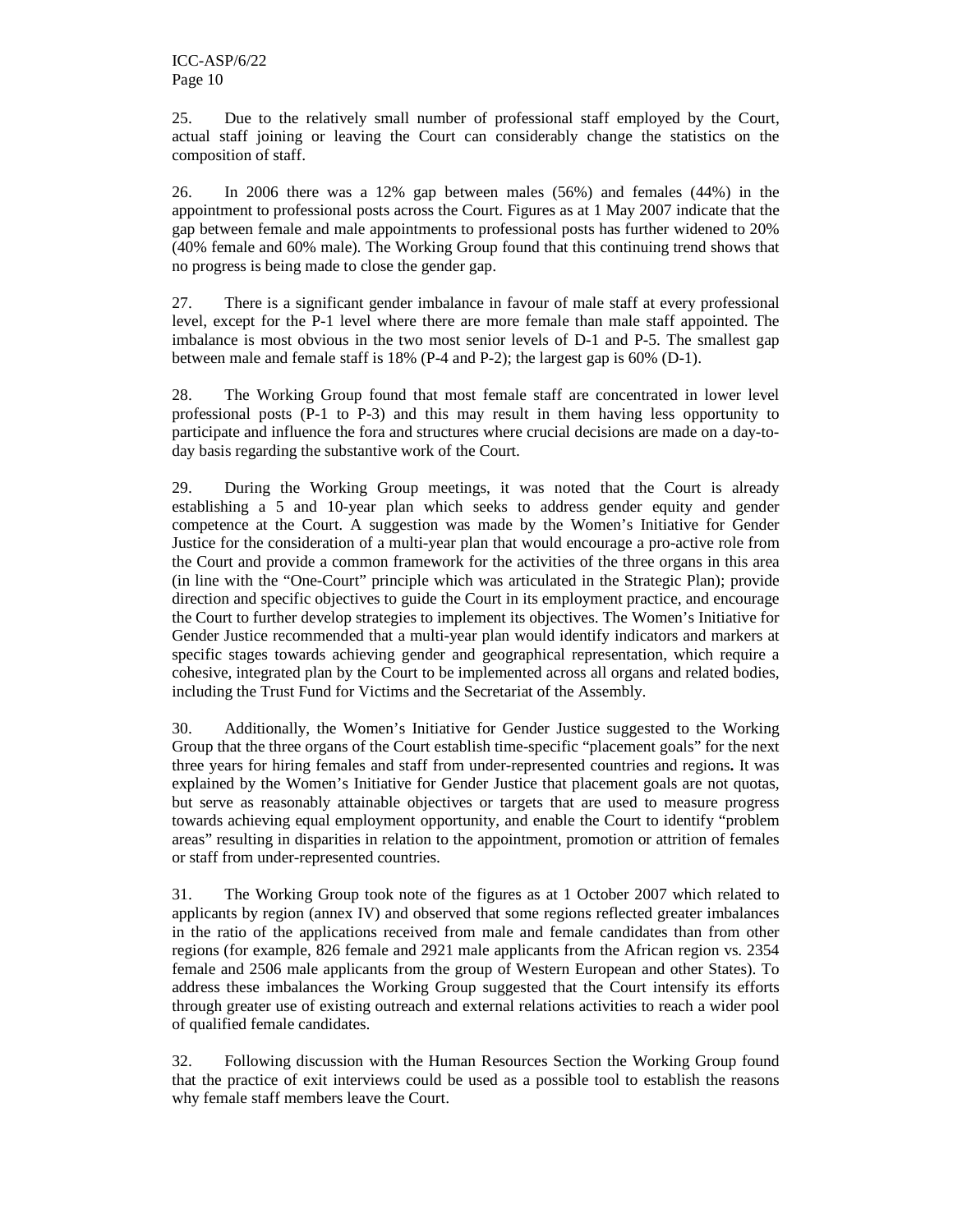33. Furthermore, the Women's Initiative for Gender Justice raised with the Working Group the issue relating to the position of a gender legal advisor within the Office of the Prosecutor. They regretted the fact that this position had not been specifically recruited. However, in this regard the Working Group noted that the Office of the Prosecutor had developed and implemented a policy of gender mainstreaming wherein it addresses these concerns.

# **Conclusion**

34. The Court has not yet achieved gender balance in the recruitment of its staff, although the present figures are not too far off target when considering established posts. Furthermore, females are currently under-represented in senior recruited positions.

#### *Recommendations to the Court*

#### **Recommendation 6**

That the Court should continue to adhere to the principle of recruiting the bestqualified candidates as provided for in article 44, paragraph 2 of the Statute.

### **Recommendation 7**

That the Court give particular consideration to the fact that females are underrepresented at the senior levels of the Court's staff.

### **Recommendation 8**

That the Court continue to implement its Strategic Plan (recruitment, career development and caring environment) with specific emphasis on the first three years so as to close the gender gap.

#### **Recommendation 9**

That the Court continue to establish the reasons for female staff leaving, including, if necessary, through the practice of conducting exit interviews with departing staff, with particular emphasis on whether their reasons for leaving refer to grounds related to gender.

#### *Recommendation to the Court and States Parties*

# **Recommendation 10**

That the Court and States Parties give further consideration to intensifying its efforts to address imbalances in the ratio between applications received from males and females, possibly through existing outreach and external relations activities.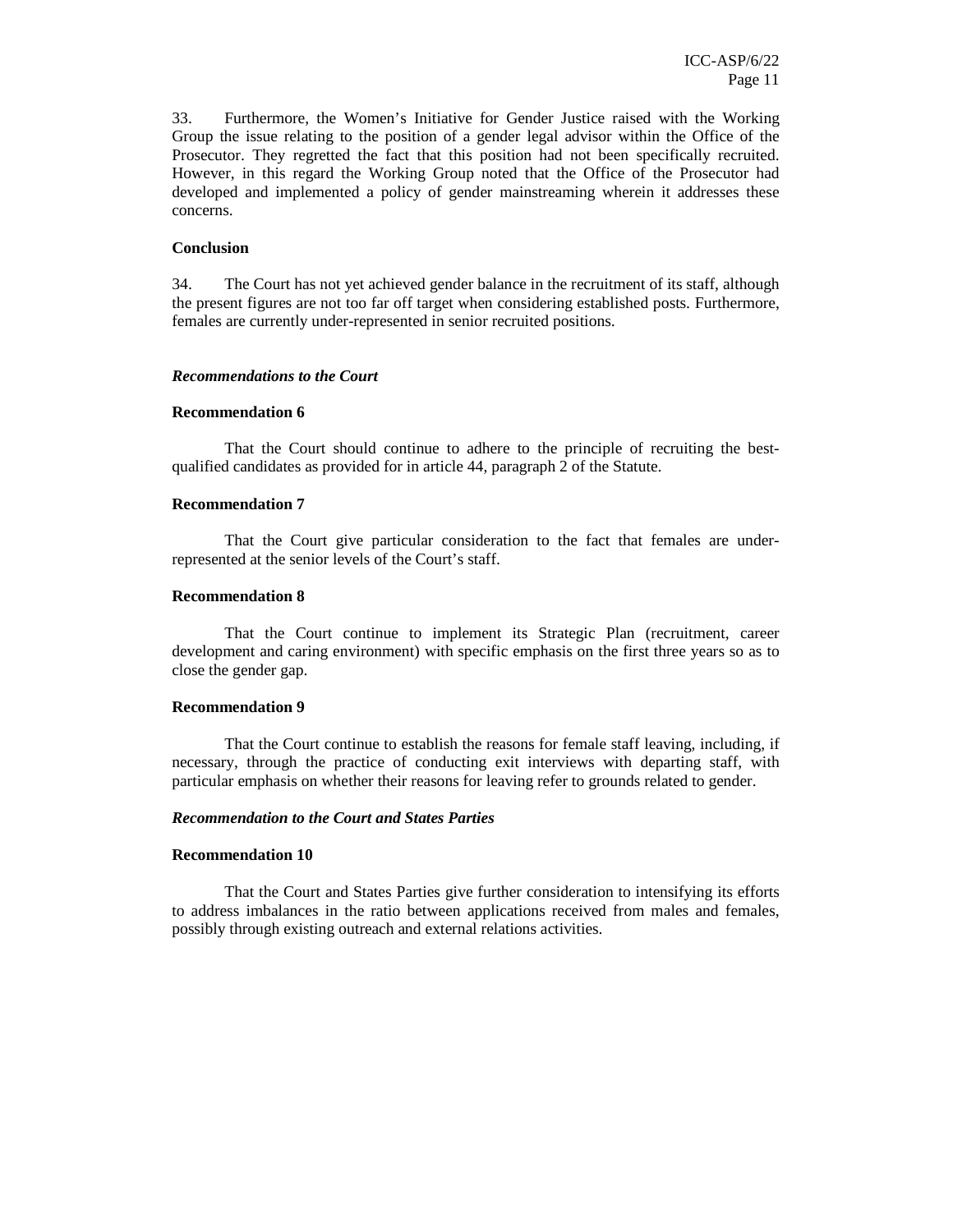# **Part IV Recruitment and human resources**

# **A. Introduction**

35. The Working Group considered issues specifically related to recruitment with a view to formulating any recommendations on how the Court, with assistance from States Parties, might improve recruitment procedures. The Working Group acknowledged that the Court is presently applying article 44, paragraph 2, of the Rome Statute, the system of desirable ranges in accordance with resolutions ICC-ASP/1/Res.10 and ICC-ASP/2/Res.2, as well as the recruitment guidelines first issued by the Registrar in October 2003 (as amended) in relation to staff recruitment. The Working Group took note of the fact that a more comprehensive recruitment policy (intended to be published shortly) is currently subject to internal discussion at the inter-organ level.

36. The Working Group specifically discussed the following recruitment and human resources issues with officials from the Court:

- (a) How, if at all, could recruitment procedures be improved to become more transparent?
- (b) How, if at all, could recruitment of nationals be improved from underrepresented regions and specific countries?
- (c) How, if at all, could improvements be made to enhance career development for existing female staff in the Court?
- (d) How, if at all, could vacancy notices be more widely distributed to qualified candidates?
- (e) How to achieve and maintain an effective dialogue between the Court and the States Parties on recruitment and human resources issues?

# **B. Findings**

37. The Working Group discussed the desirability of States Parties voluntarily updating the Court with contact lists of relevant national and civil society bodies interested in receiving vacancy notices. This proposal was seen as a budget neutral way for States Parties to assist the Court in reaching the widest national pool of candidates through the Court's own contact data base. Some delegations favoured this approach as being the most cost effective, while others queried whether it would not result in further increasing recruitment from those regions that were already over-represented. In its response, the Court welcomed receiving contact lists from all regions given that the Court's main objective is to recruit the most qualified and suitable candidate for a post.

38. Some delegations highlighted the fact that a major deficiency has developed under the current model of desirable ranges resulting in an overwhelming lack of adequate regional representation in terms of senior positions in the Court (P-4 posts and above). The Working Group considered that in view of the considerable influence that these positions have on the policy and organisational aspects of the Court, it is essential that the current imbalance is rectified.

39. Noting the present imbalances, the Working Group observed that the most important tool in achieving a proper balance in geographical and gender representation is for the process to be transparent and fair. While acknowledging that at times the Court may be challenged to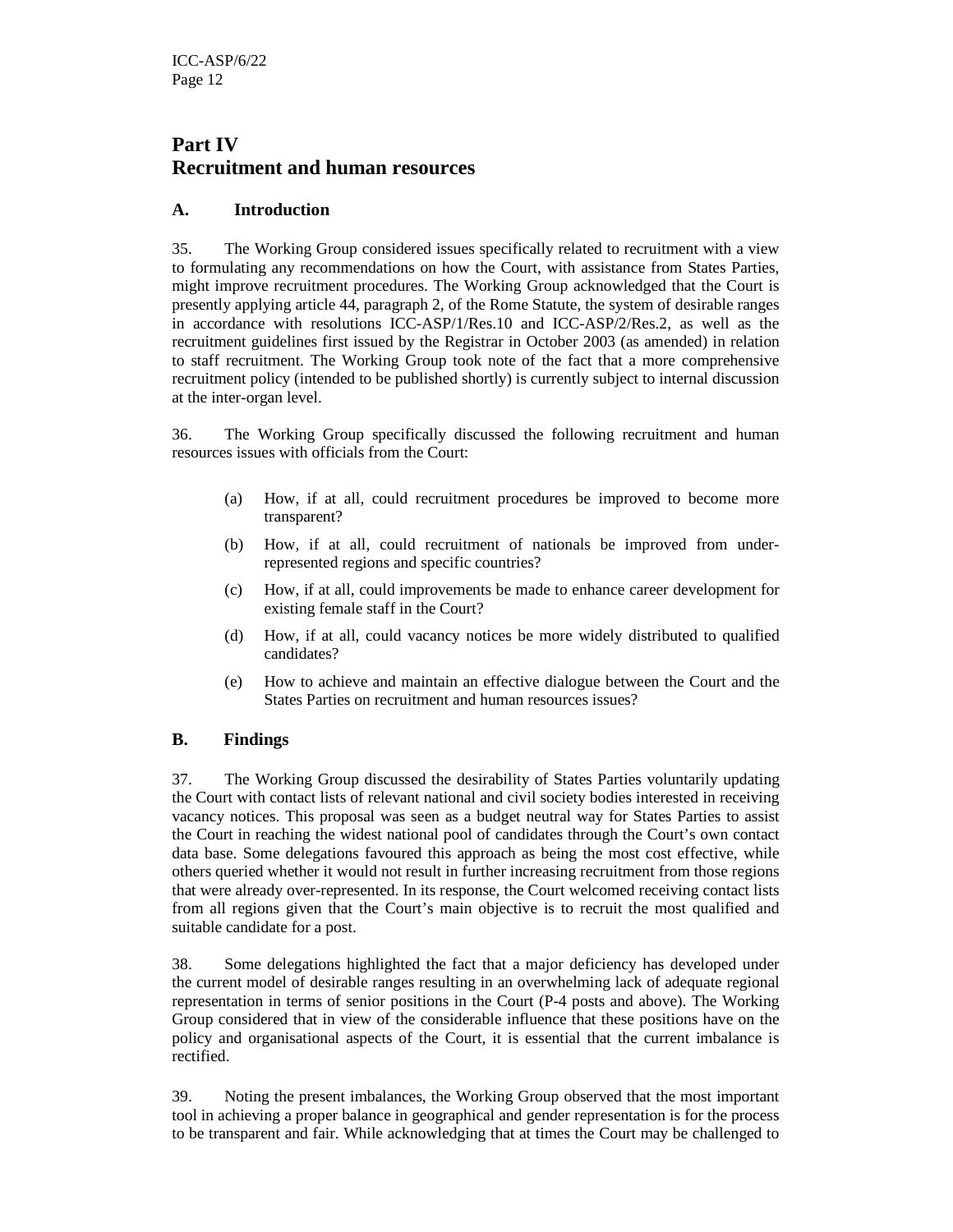override the principle of recruiting the best candidate in favour of reducing an existing imbalance (for example, regarding gender in certain high-level professional posts, or even a candidate from an under-represented country), the Working Group nonetheless agreed that the Court should adhere to the principle of recruiting the best-qualified candidate.

40. In its response to the concerns raised, the Court indicated that in order to achieve transparency it had already posted guidelines on its website to serve as a quick reference for applicants.

41. In view of the difficulties experienced by the Court in recruiting suitable professionals from certain countries, a few delegations queried why nationals from certain regions did not apply. In its response, the Court observed that it did not have a clear indication, but suggested that possible reasons might include the competitiveness of the Court's remuneration package, the fact that the Court is located in Western Europe and/or language barriers.

42. Noting the importance of reaching the widest pool of qualified candidates, the Working Group discussed the possibilities of enhancing the recruitment process through the use of staff travelling on mission to identify talent when they meet with officials in the various countries as well as the possibility of holding specific recruitment campaigns in under-represented regions. In addition, the Working Group encouraged the Human Resources Section of the Court to diversify its advertisement of vacancies which target candidates from under-represented countries and/or specifically female candidates with a background in gender issues, through greater use of relevant websites, listservs or newsletters of nongovernmental organization networks and regional or national bar associations and national or regional print media.

43. Regarding career development, the Working Group welcomed efforts made by the Court in developing a flexible and comprehensive career development plan that offers staff enhancement and promotion opportunities in their respective areas of expertise and which recognises the under-representation of female staff.

44. The Working Group also noted efforts made by the Court in its Strategic Plan aimed at achieving a "caring environment and a model of public administration".

45. With regard to assisting the Court in effectively providing comprehensive and accurate information to States Parties on recruitment and human resources issues, the Court noted that it has been receiving regular requests for charts, tables and other data on geographical distribution and gender balance. In this context, the Court requested the Working Group to consider receiving standardised charts on a regular basis rather than making ad hoc requests of it.

46. After consultations between the facilitator and the Human Resources Section, it was decided that among a whole range of useful documents, a special set consisting of mainly charts be provided twice per annum, just before the Committee on Budget and Finance meetings, usually held in April and September. The following documents, dated 1 October 2007, which have been previously provided to the Working Group are attached as an example of the standardised documents proposed to be included (see annex IV):

- (1) Geographical representation by region, target and actual (established professional posts);
- (2) Geographical representation per country;
- (3) Pie-chart of professional posts: States Parties and non-States Parties;
- (4) Growth in all ICC staff except elected officials;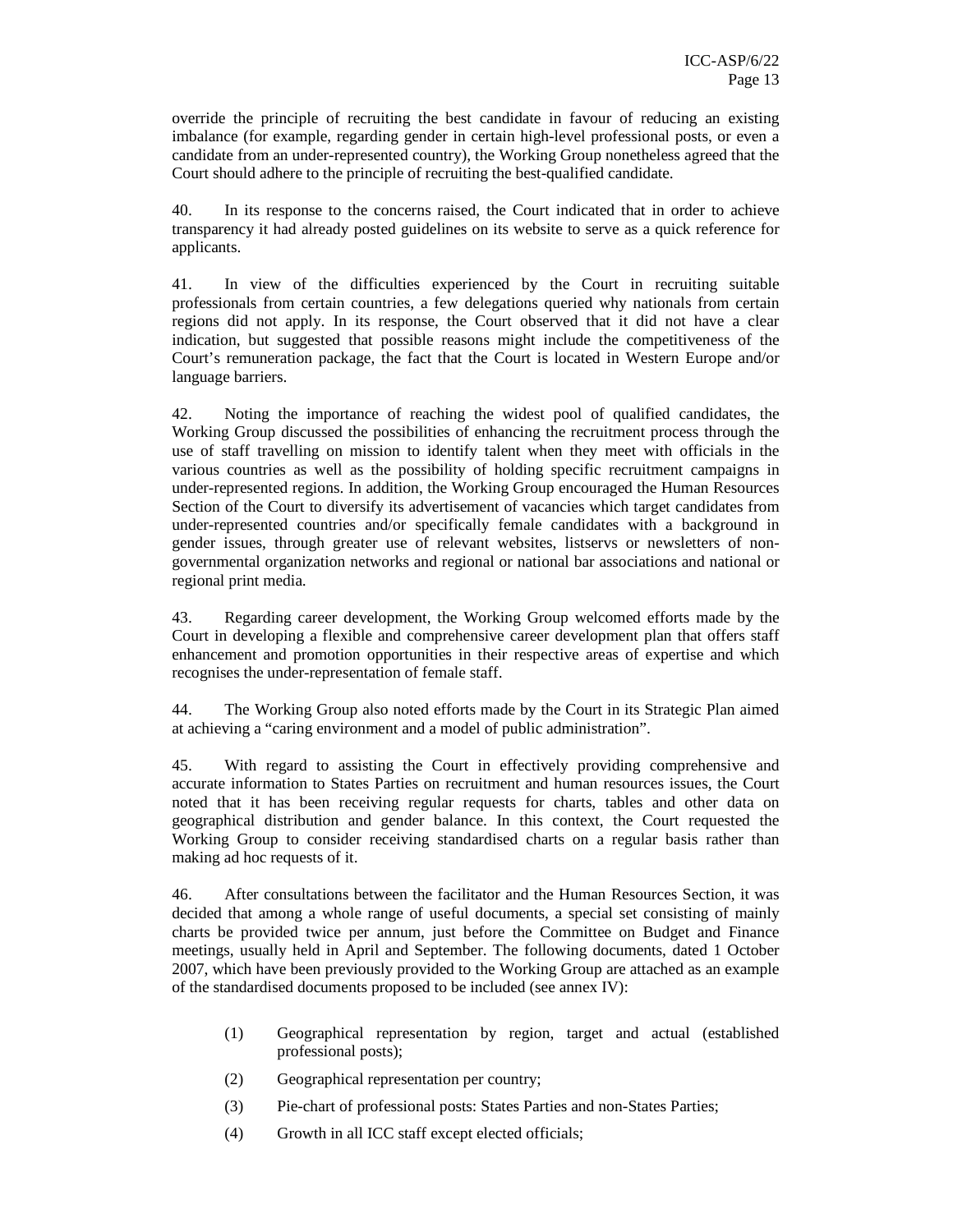- (5) Pie-chart overview of all ICC staff except elected officials;
- (6) Recruitment activity concerning established posts;
- (7) Gender comparison between applicants and staff Professional posts;
- (8) Applicants and staff by region (actual numbers).

#### *Recommendations to the Court*

#### **Recommendation 11**

 That the Court continue to develop and promote a flexible and comprehensive career development plan for all staff.

### **Recommendation 12**

 That the Court increase, where appropriate, its advertising of vacancy notices through national channels and/or regional and national press, rather than relying mainly on international journals and publications.

## **Recommendation 13**

 That the Court provide to the States Parties on a bi-annual basis a regular standardised set of documents (as listed above) to coincide with the sessions of the Committee on Budget and Finance.

#### *Recommendation to States Parties*

#### **Recommendation 14**

 That States Parties give wider dissemination to vacancy notices in under-represented regions, so as to assist the Court in receiving applications from qualified candidates from those regions.

# **Part V Proposals to further improve geographical and gender balance**

#### **A. Introduction**

47. Having completed the first part of its mandate, namely establishing the current status on geographical representation and gender balance in the recruitment of staff as set out in parts II and III of this report, the Working Group next discussed and considered the second part of its mandate with regard to submitting, if necessary, any further proposals to improve geographical and gender balance.

48. As previously stated, the Court is currently applying the United Nations model on geographical representation for the recruitment of professional staff based on resolution ICC-ASP/1/Res.10, which was initially adopted at the first session of the Assembly in 2002 as interim guidelines. These interim guidelines were subsequently adopted by consensus at the second session of the Assembly held in 2003 by resolution ICC-ASP/2/Res.2 and, from that date, currently apply as an integral part of the Staff Regulations.

49. In respect of the second part of paragraph 22 of resolution ICC-ASP/5/Res.3, namely, to submit "if necessary, any proposals to further improve geographical representation and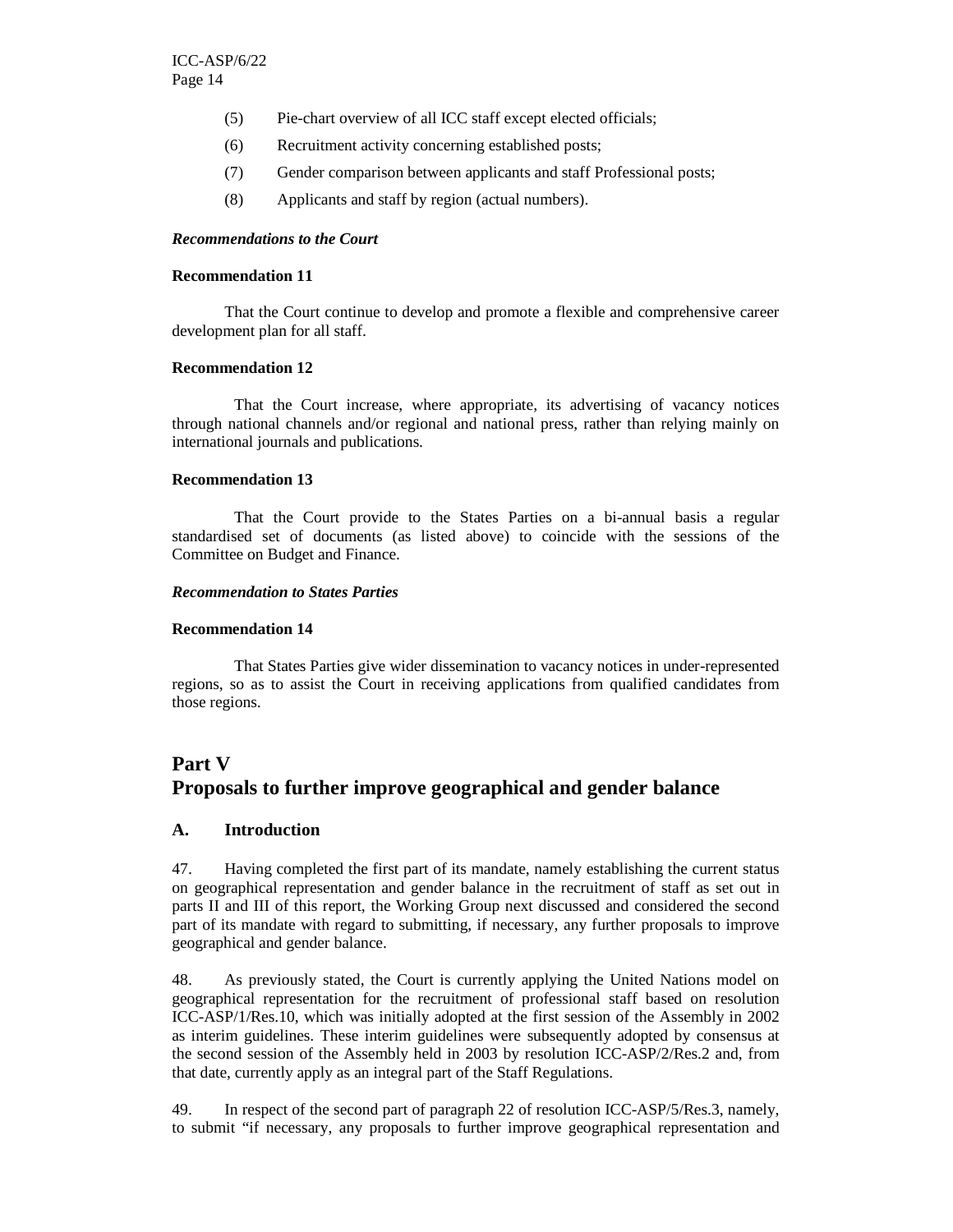gender balance in the recruitment process", different views were expressed concerning the meaning of the word "improve". For the majority of the Working Group, the elaboration of the potential improvements in this area should be made in the framework of the existing United Nations model as applied by the Court. Other States thought that the discussion could also consider diverging from the existing model itself. All delegations, however, expressed the need to accommodate different views and to continue to make progress without prejudice to either view.

50. Notwithstanding the above, at a meeting of the Working Group, a representative of the Coalition for the International Criminal Court made a presentation on a research paper entitled "ICC and geographical representation among staff – research on alternative systems regarding desirable ranges", dated 10 May 2007 (see annex XII).

51. Furthermore, the Working Group took note of the view of a State Party represented in the New York Working Group, but not represented in The Hague Working Group. In addition, on 7 June 2007, the facilitator made a briefing to delegations of the New York Working Group.

# **B. Findings**

# **1. Discussions before the Working Group**

52. In light of the information received from the Coalition for the International Criminal Court, several delegations felt that moving to a system of desirable ranges that would take into account the region in which the Court is conducting investigations could pose conceptual and practical problems and that such a system would undermine the universality of the Court. Furthermore, they noted that if a model attributing greater weight to situation-related regions for the purposes of recruitment were to be adopted, the occurrence of additional situations arising in other regions would require a significant change in the staff recruitment targets for different regions; a matter that made the model less stable than the existing one. Even regular attrition rates might not suffice to offset the resulting imbalance.

53. Moreover, many delegations observed during the discussion that the research presented by the Coalition for the International Criminal Court was incomplete, as there were endless variants on the potential geographical models and that it had only received and considered a limited sample used by different United Nations agencies. They noted that it would have been useful to have had the opportunity to consider other possible geographical models used by non-United Nations international organisations, including international judicial organisations, to provide a more complete picture.

54. However, a few delegations in the Working Group felt that the system of desirable ranges under the United Nations model, as applied by the Court, ought to be amended to make it more equitable because the Court has a specific and unique mandate, and geographical representation of staff makes an important contribution to the legitimacy of the institution, particularly in situation regions. In this context, a view was expressed that changing to a model that would reduce the current influence of the main contributors to the Court's budget might be perceived as being more equitable.

55. Nevertheless, regarding the United Nations model adopted by the Assembly, the broad consensus of the Working Group was to continue to identify ways to improve equitable geographical representation within the existing model, since the basic indicators showed that overall there were no major imbalances.

56. Regarding proposals to improve gender balance in the recruitment of staff, the Working Group refers to part III of the report.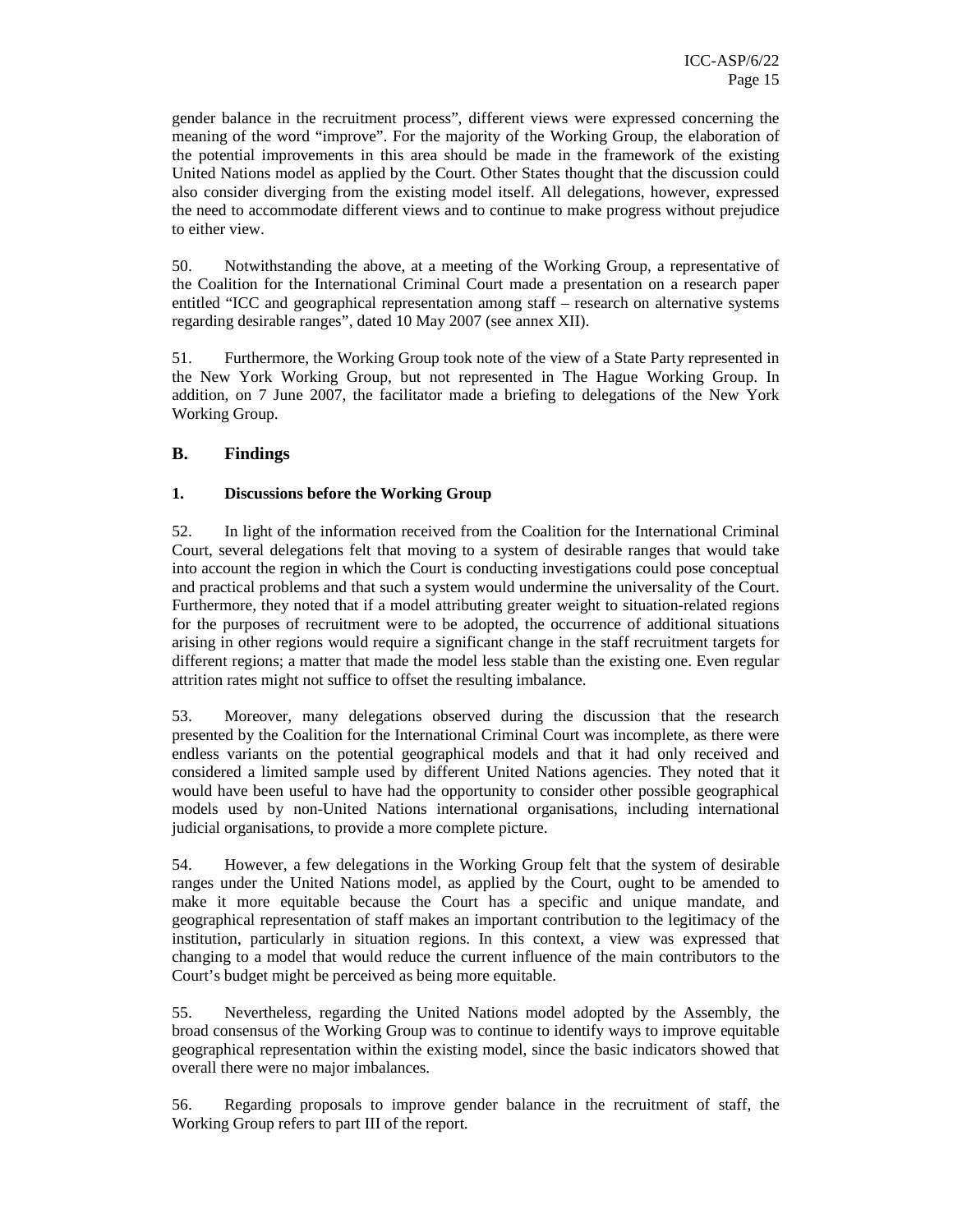# **2. Other views received from delegations not represented in The Hague Working Group**

57. The written views of a State Party represented in the New York Working Group, but not in The Hague Working Group, were circulated to all States. These views are attached in annex XIII.

58. In order to encourage the widest possible views on this issue, the facilitator held discussions with the New York Working Group on 7 June 2007.

59. According to the facilitator, the views expressed by one State Party and other delegations speaking at the New York Working Group reflected serious concerns with regard to the existing system of desirable ranges forming the United Nations model on geographical representation based on resolution ICC-ASP/1/Res.10. In particular, some delegations expressed the view that the present system of recruitment was unfair and inequitable and, as the Court is an independent institution, recruitment of its professional staff should not depend on the principle of budgetary contribution. Some delegations also highlighted that the staff of the Court coming from the three largest groups (Africa, Asia and GRULAC) together, comprised only thirty percent of the total number of staff under the current United Nations model applied by the Court. Noting these concerns, it was stated that measures should be undertaken to bring about change in the existing United Nations model.

60. The Hague Working Group thanked the facilitator for her report and made no comment on the substance thereof.

# *Recommendations to the Bureau*

### **Recommendation 15**

That the Bureau continue to engage with the Court to identify ways to improve equitable geographical representation within the existing model, without prejudice to any future discussions on the suitability (or otherwise) of the current model.

#### **Recommendation 16**

That the Bureau remain seized of the issue of geographical and gender balance.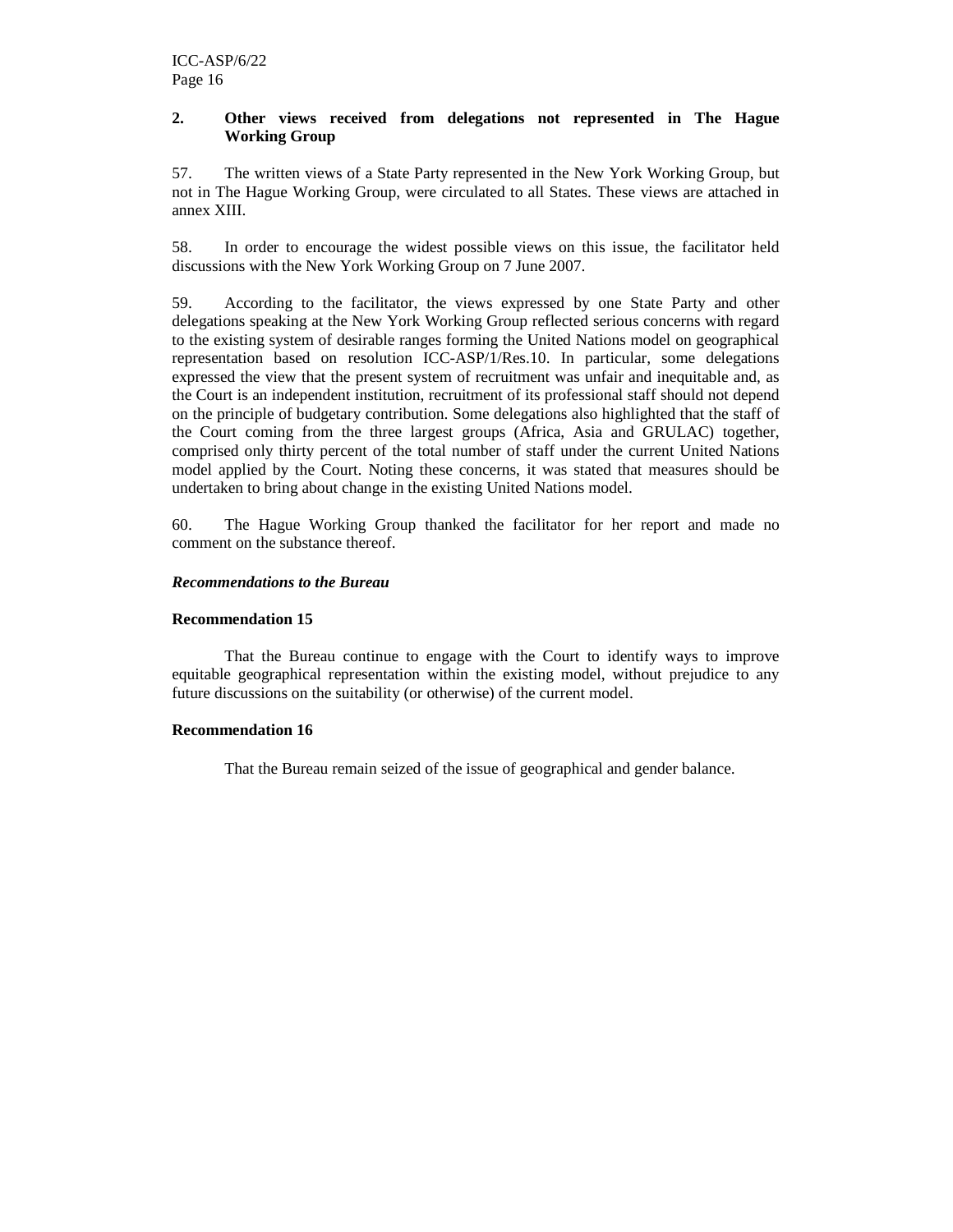# **Annex I**

# **Paper by the facilitator, Ambassador Kalimi Mugambi Mworia (Kenya), dated 8 October 2006**

# **Proposals to improve equitable geographical representation and gender balance in the recruitment of staff**

## Proposals by the Facilitator

- (a) Use of newsletters prepared by Embassies/Foreign Ministries;
- (b) States could submit to the Court mailing lists of NGOs/academic institutions/professional associations to whom the vacancy announcements could be sent on a regular basis;
- (c) Extend the standard four week period of advertising currently used by the Court because it is too short a period for replies to be submitted from developing countries.

## Proposals by the Court

-

Enhanced efforts by the Court to disseminate information on available posts<sup>1</sup> could include:

- (a) Use of the Internet sites specializing in recruitment (this would require additional resources in the budget for 2007);
- (b) Target particular States/regions/professions;
- (c) Send recruitment missions to certain regions/countries.

<sup>&</sup>lt;sup>1</sup> These may have programme budget implications since additional resources would be earmarked for recruitment.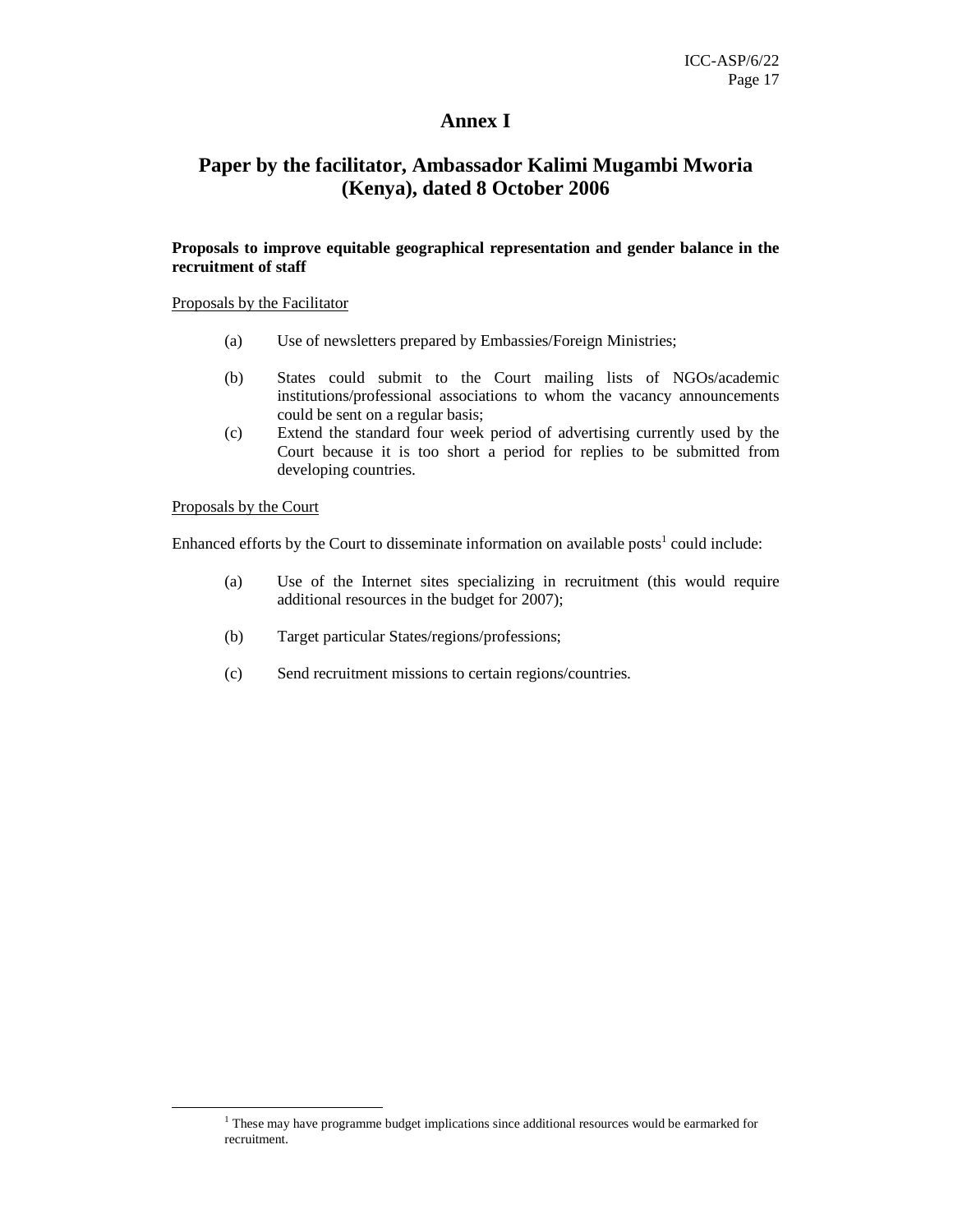# **Annex II**

# **Resolution ICC-ASP/1/Res.10**

*Adopted at the 3rd plenary meeting, on 9 September 2002, by consensus* 

# **ICC-ASP/1/Res.10**

# **Selection of the staff of the International Criminal Court**

# *The Assembly of States Parties,*

*Bearing in mind* articles 44, paragraph 2, and 36, paragraph 8, of the Rome Statute of the International Criminal Court, whereby in the employment of the staff of the International Criminal Court the highest standards of efficiency, competency and integrity shall be ensured and account shall be taken of the need for the representation of the principal legal systems of the world, equitable geographic representation and a fair representation of men and women,

*Bearing in mind* also article 50 of the Statute, according to which the official languages of the Court shall be Arabic, Chinese, English, French, Russian and Spanish and the working languages shall be English and French,

*Noting* that the Staff Regulations provided for in article 44, paragraph 3, of the Statute, embodying these principles cannot be enacted by the Assembly of States Parties before the second half of 2003,

*Desiring* to set interim guidelines for the application of these principles during the transitional period of the establishment of the Court,

*Decides* that the guidelines contained in the annex to the present resolution shall be applied in the selection and appointment of the staff of the Court until the Staff Regulations are adopted in accordance with the Statute.

# **Annex to the resolution**

1. **General principle**. The requirements of article 36, paragraph 8, article 44, paragraph 2, and article 50, paragraphs 1 and 2, of the Statute shall apply to the recruitment of the entire staff of the Court, without any distinction as to category. However, with regard to geographical representation, the system described in paragraph 4 below shall apply only to staff in the Professional category (level P-1 and above).

2. **Notifications.** All vacancies to be filled, and requirements to be met by candidates to such vacancies, shall be notified to all States Parties and to those States which, having engaged in the process of ratification of or accession to the Statute, have expressed an interest in receiving such notifications. All such vacancies shall also be posted on the web site of the Court.

 Where appropriate in order to achieve a better balance in gender or geographical representation, such notifications may include preferential consideration of candidates of given nationalities or gender.

3. **Competency**. As a general rule, the competency of candidates shall be determined through an initial evaluation of their background and experience. This should, wherever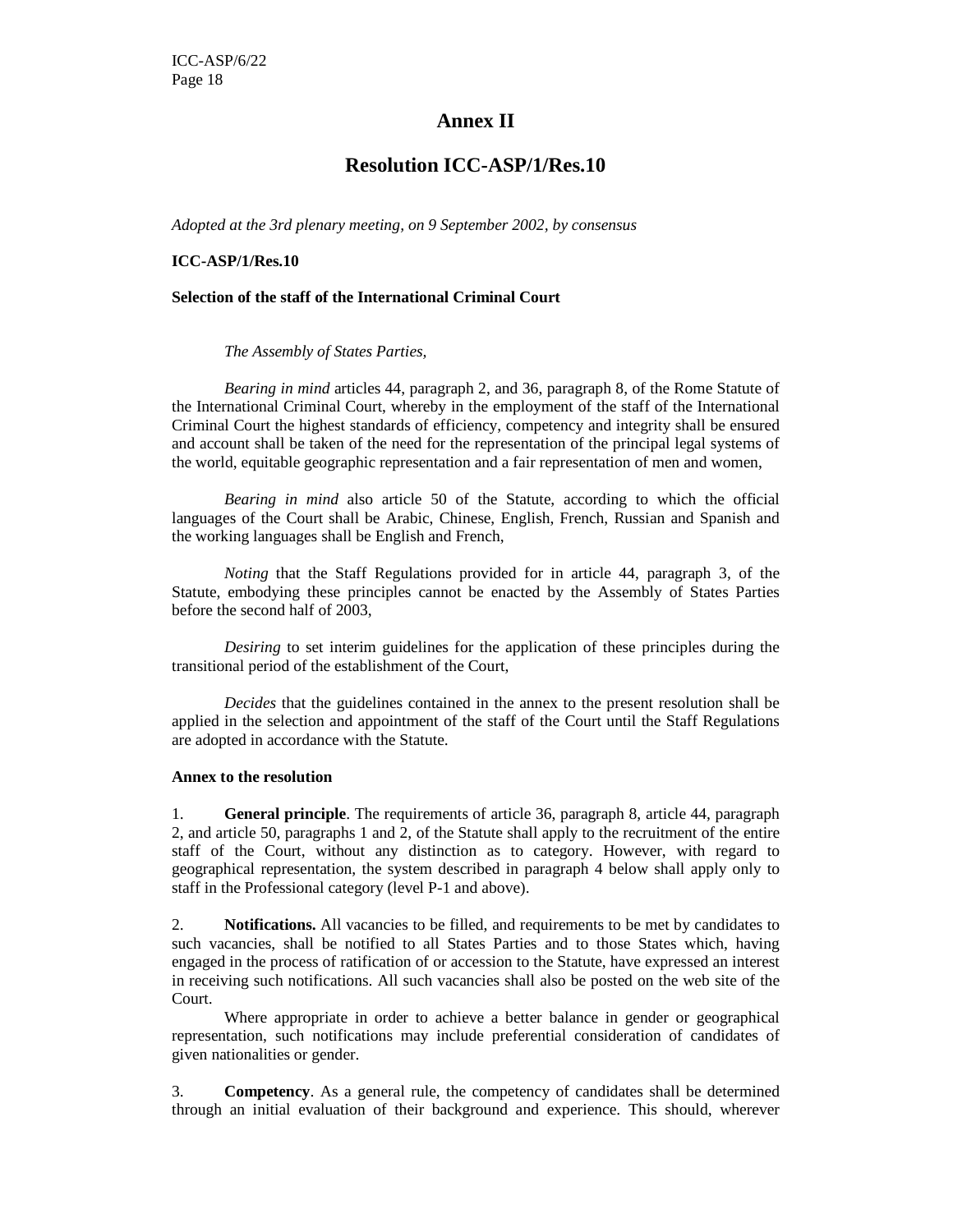possible and appropriate, include examples of the candidate's capacity of analysis and drafting ability in one or both of the working languages of the Court. This evaluation may, where appropriate, be of a competitive nature. The second stage of the evaluation shall consist of an oral interview in one or both of the working languages.

 In the case of candidates from similar institutions, the initial evaluation may consist of an assessment of the candidate's experience and record in the releasing organization. This would be followed by an oral interview in one or both of the working languages.

 In both cases, knowledge of at least another official language shall be considered as an additional asset.

4. **Geographical representation**. For established (i.e., budgeted) posts, and in the case of appointments of at least 12 months' duration, the selection of staff in the Professional category shall be guided in principle by a system of desirable ranges based on that of the United Nations.<sup>1</sup> Nationals from States Parties and from those States having engaged in the process of ratification of or accession to the Statute should have adequate representation on the staff of the Court; however, applications from nationals from non-States Parties may also be considered.

5. **Selection Committee**. The Director of Common Services shall establish a Selection Committee of not more than three individuals to provide advice on the selection of staff in accordance with these guidelines. The officer in charge of human resources shall be the convenor of the Committee.

 $\overline{a}$ 

<sup>&</sup>lt;sup>1</sup> See A/56/512 and General Assembly resolution 55/258.